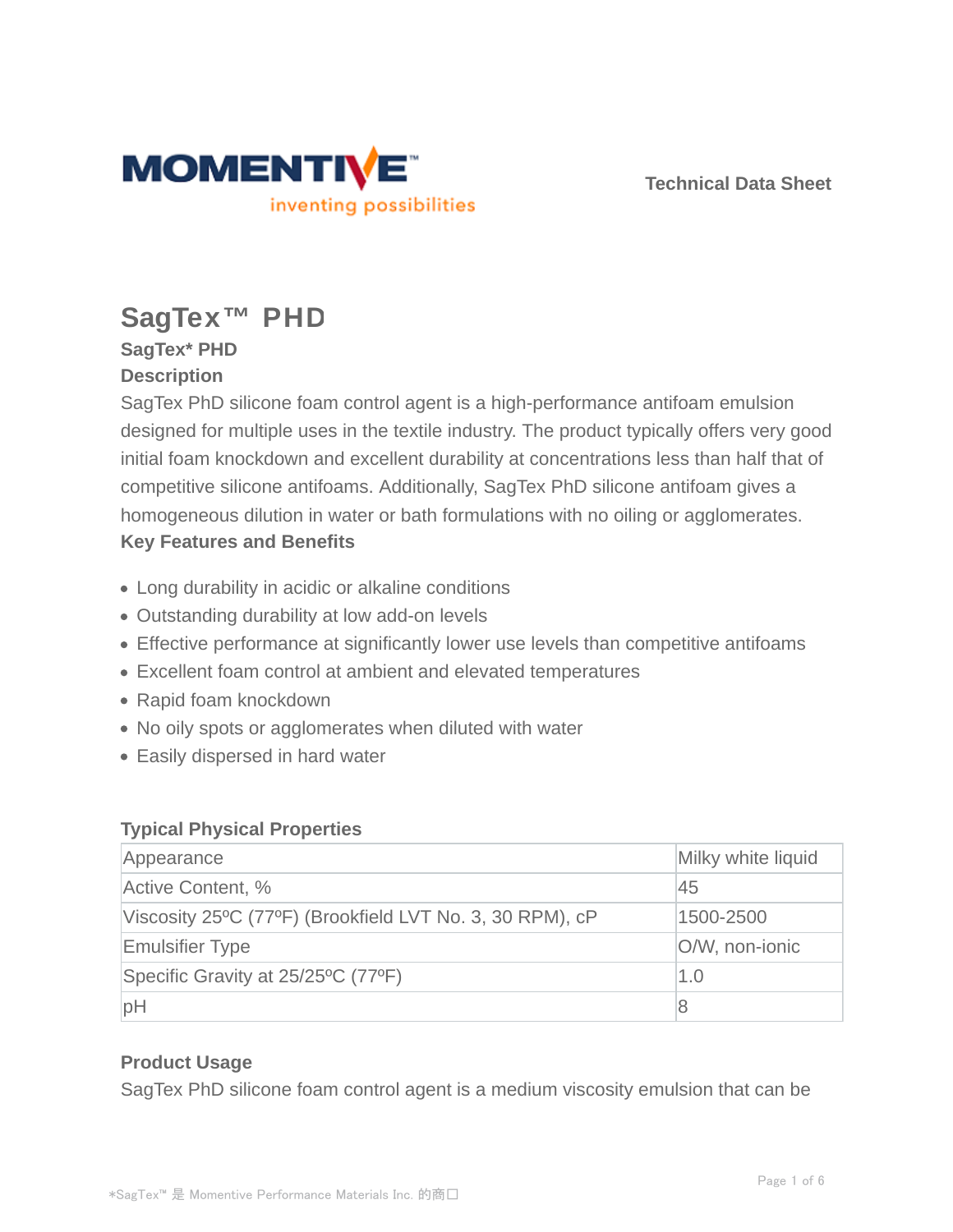easily transferred from its original package using piston pumps. Centrifugal pumps are not recommended, as they risk destabilizing, and in extreme cases, separating the emulsion. In low viscosity formulations, preliminary stability and compatibility studies must be conducted prior to formulation design.

For process application, we recommend prediluting SagTex PhD silicone foam control agent with cold water (less than 18°C) in a ratio of 1:1 to 1:20. If the diluted SagTex PhD emulsion will be stored before use, then care must be taken to ensure stability of the dilution. Stability can be extended by adding small amounts of a suitable thickening agent, such as xanthan gum or polyacrylates, to the diluting water. Commercial biocides containing 2-Methyl-4 Isothiazolin-3 one and/or 2-Bromo-2-nitro-1,3-propanediol are very effective in this type of product.

A suggested starting concentration is typically between 0.1 and 2 percent, but this will vary depending on the severity of the foaming problem.

#### **Processing Recommendations**

#### **Shake Test**

Glass bottles containing a blend of a one percent octylphenol ethoxylate solution and the antifoams were shaken using a laboratory wrist action shaker at ambient temperature. Four shakes were carried out; each one lasting longer. At the end of each shake, the amount of time it took for the foam to collapse (clear break) was recorded. Figure 1 shows these results. Note that SagTex PhD silicone foam control agent was quicker at controlling foam and showed excellent durability at half the concentration of the competitive material.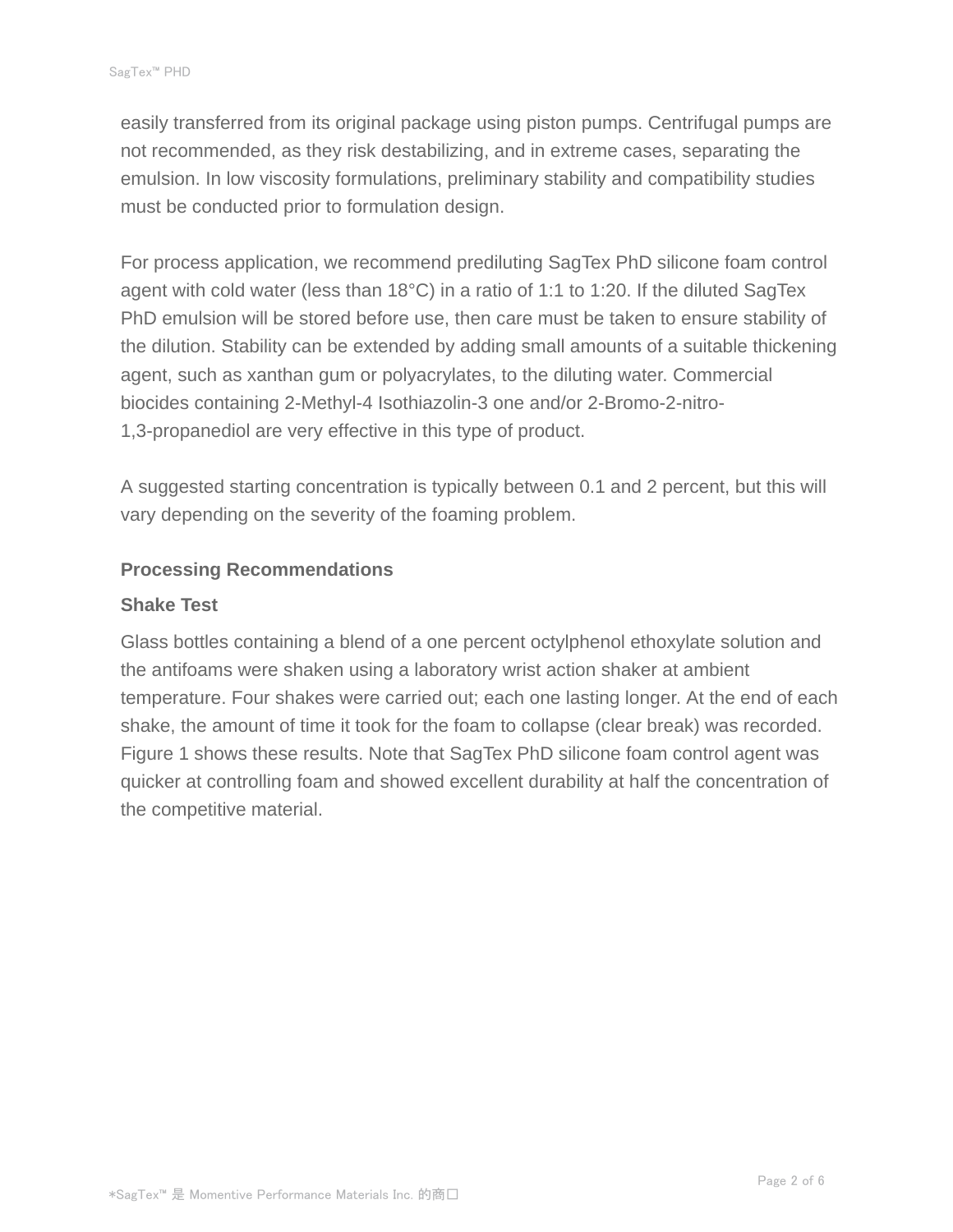## Figure 1: Faster Break Time - Shake Test with One Percent Octylphenol Ethoxylate Solution at Ambient Temperature



## **Recirculation Tests**

The following test compares antifoams under dynamic conditions. Two hundred and fifty milliliters of a one percent octylphenol ethoxylate solution is recirculated through a glass cell using a centrifugal pump. As soon as the foam height reaches twenty-four centimeters, the antifoam is injected into the solution without stopping the recirculation. The foam height versus time is recorded.

In this test, SagTex PhD silicone foam control agent showed excellent durability and equivalent foam knockdown compared to the competitive material at half the concentration.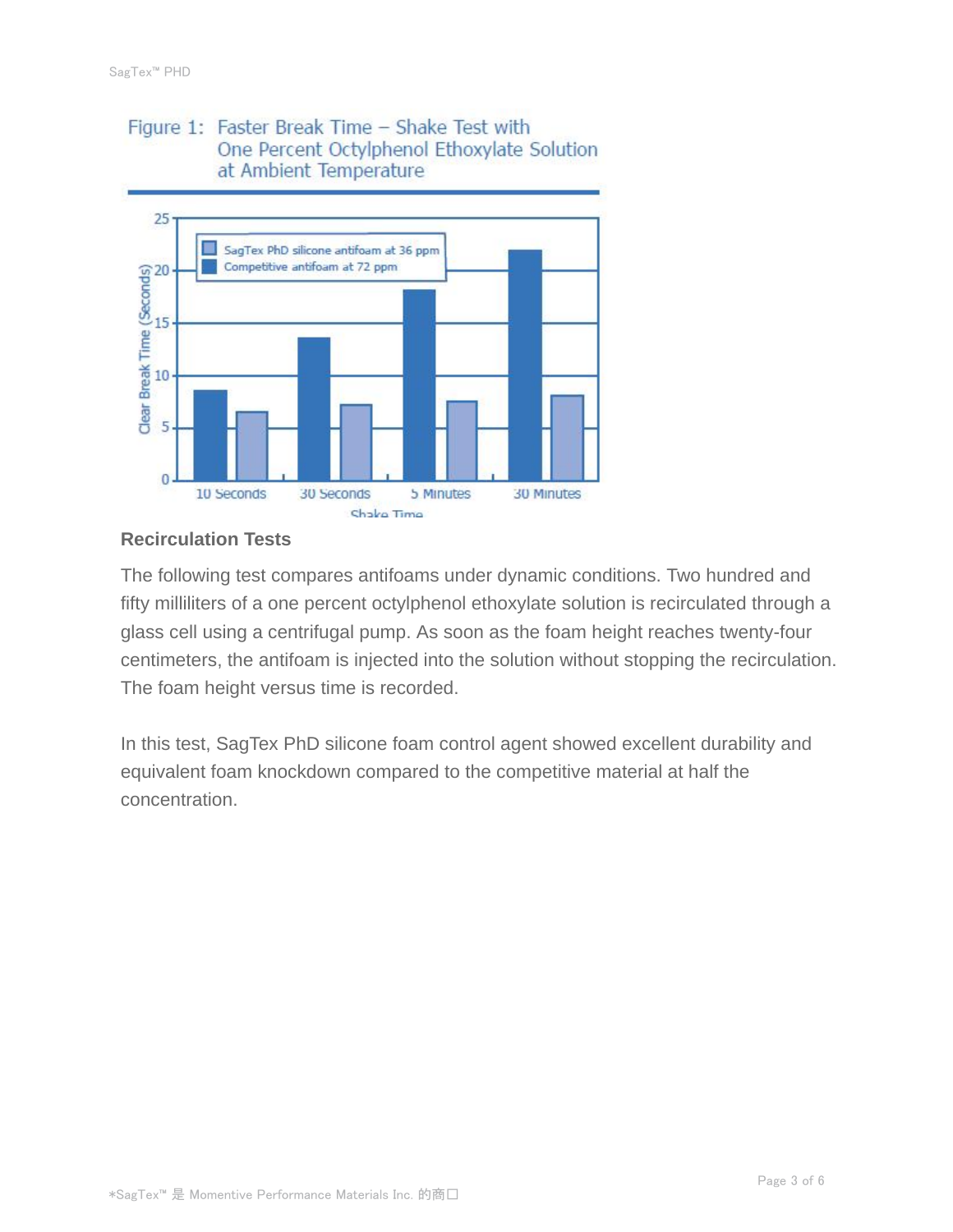

# Figure 2: Recirculation Test with One Percent Octylphenol Ethoxylate Solution

## **Patent Status**

Standard copy to come

**Product Safety, Handling and Storage**

Standard copy to come

**Limitations**

Standard copy to come

## **Contact Information**

Email commercial.services@momentive.com

## **Telephone**

| <b>Americas</b>        | <b>Latin America</b> | <b>EMEAI- Europe, Middle</b> | <b>ASIA PACIFIC</b> |
|------------------------|----------------------|------------------------------|---------------------|
|                        |                      | East, Africa & India         |                     |
| +1 800 295 2392 Brazil |                      | <b>Europe</b>                | <b>China</b>        |
| Toll free*             | +55 11 4534 9650     | +390510924300                | 800 820 0202        |
| +704 805 6946          | <b>Direct Number</b> | Direct number                | Toll free           |
| <b>Direct Number</b>   |                      |                              | +86 21 3860 4892    |
|                        |                      |                              | Direct number       |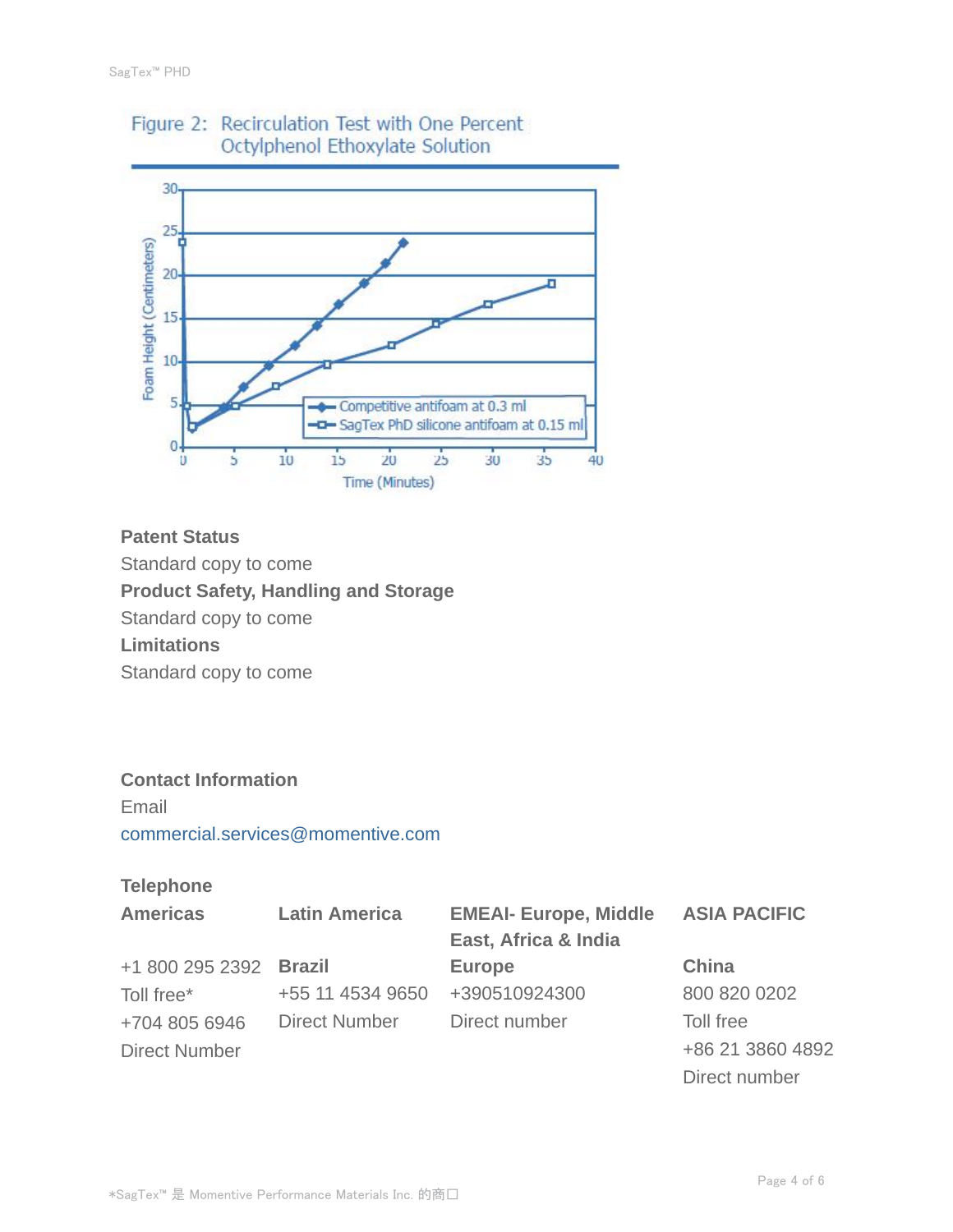| *All American | <b>Mexico</b>        | India, Middle East &       | Japan           |
|---------------|----------------------|----------------------------|-----------------|
| countries     | +52 55 2169 7670     | <b>Africa</b>              | +81 3 5544 3111 |
|               | <b>Direct Number</b> | + 91 44 71212207           | Direct number   |
|               |                      | Direct number*             |                 |
|               |                      | <b>*All Middle Eastern</b> | Korea           |
|               |                      | countries, Africa, India,  | +82 2 6201 4600 |

For literature and technical assistance, visit our website at: www.momentive.com

#### **DISCLAIMER:**

**THE MATERIALS, PRODUCTS AND SERVICES OF MOMENTIVE PERFORMANCE MATERIALS INC. AND ITS SUBSIDIARIES AND AFFILIATES (COLLECTIVELY "SUPPLIER"), ARE SOLD SUBJECT TO SUPPLIER'S STANDARD CONDITIONS OF SALE, WHICH ARE INCLUDED IN THE APPLICABLE DISTRIBUTOR OR OTHER SALES AGREEMENT, PRINTED ON THE BACK OF ORDER ACKNOWLEDGMENTS AND INVOICES, AND AVAILABLE UPON REQUEST. ALTHOUGH ANY INFORMATION, RECOMMENDATIONS, OR ADVICE CONTAINED HEREIN IS GIVEN IN GOOD FAITH, SUPPLIER MAKES NO WARRANTY OR GUARANTEE, EXPRESS OR IMPLIED, (i) THAT THE RESULTS DESCRIBED HEREIN WILL BE OBTAINED UNDER END-USE CONDITIONS, OR (ii) AS TO THE EFFECTIVENESS OR SAFETY OF ANY DESIGN INCORPORATING ITS PRODUCTS, MATERIALS, SERVICES, RECOMMENDATIONS OR ADVICE. EXCEPT AS PROVIDED IN SUPPLIER'S STANDARD CONDITIONS OF SALE, SUPPLIER AND ITS REPRESENTATIVES SHALL IN NO EVENT BE RESPONSIBLE FOR ANY LOSS RESULTING FROM ANY USE OF ITS MATERIALS, PRODUCTS OR SERVICES DESCRIBED HEREIN.** Each user bears full responsibility for making its own determination as to the suitability of Supplier's materials, services, recommendations, or advice for its own particular use. Each user must identify and perform all tests and analyses necessary to assure that its finished parts incorporating Supplier's products, materials, or services will be safe and suitable for use under end-use conditions. Nothing in this or any other document, nor any oral recommendation or advice, shall be deemed to alter, vary, supersede, or waive any provision of Supplier's standard Conditions of Sale or this Disclaimer, unless any such modification is specifically agreed to in a writing signed by Supplier. No statement contained herein concerning a possible or suggested use of any material, product,